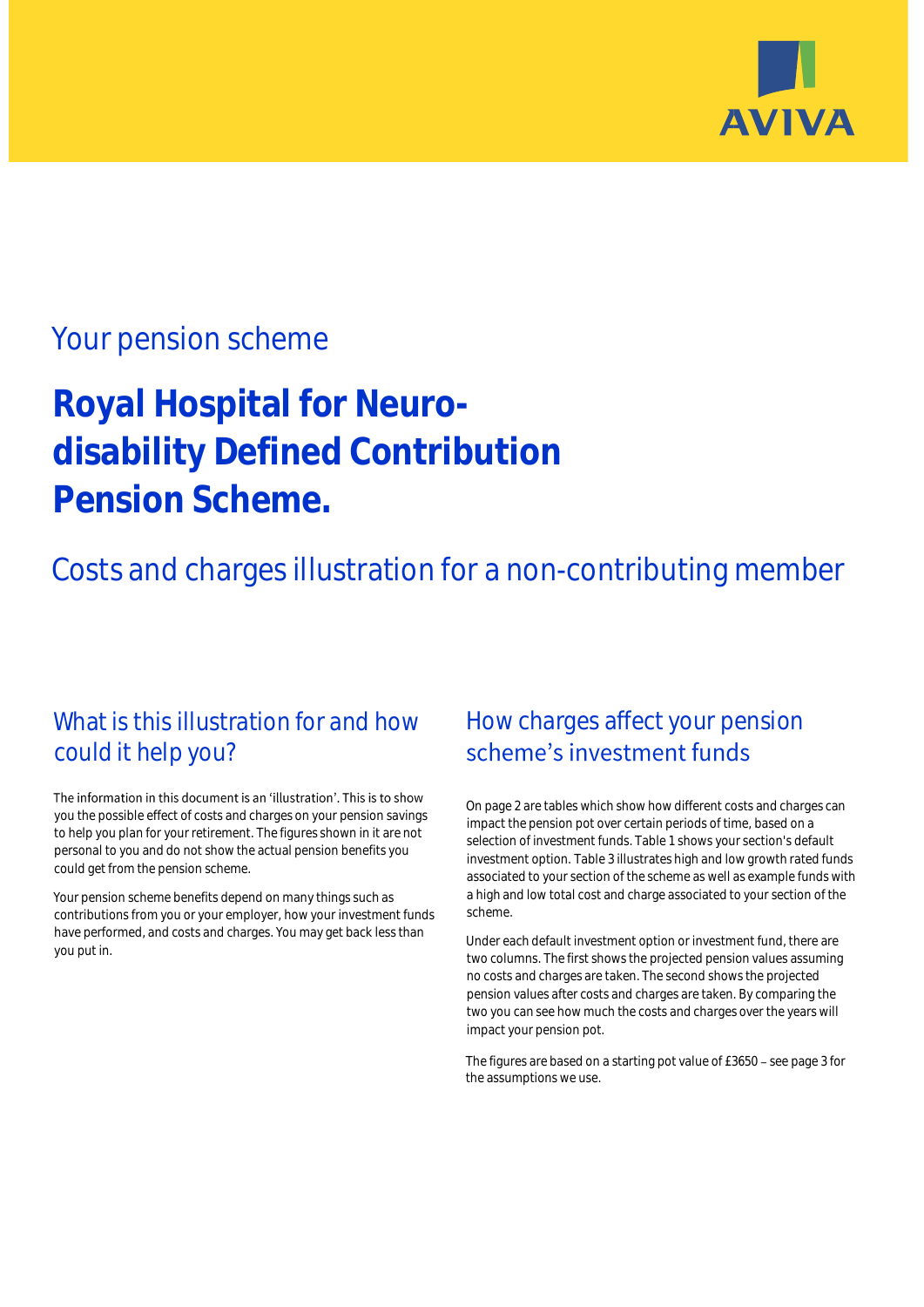**Table 1**

**Illustration of effect of costs and charges on the Default Investment Option in Royal Hospital for Neuro-disability Defined Contribution Pension Scheme.**

|                | <b>My Future</b>                       |                                    |  |  |  |  |  |  |
|----------------|----------------------------------------|------------------------------------|--|--|--|--|--|--|
|                | Assumed growth rate 3.3% (p.a.)        |                                    |  |  |  |  |  |  |
|                | Assumed costs and charges 0.39% (p.a.) |                                    |  |  |  |  |  |  |
| At end of year | Projected value assuming no            | <b>Projected value after costs</b> |  |  |  |  |  |  |
|                | costs and charges are taken            | and charges are taken              |  |  |  |  |  |  |
| $\mathbf{1}$   | £3,690                                 | £3,670                             |  |  |  |  |  |  |
| $\overline{2}$ | £3,730                                 | £3,700                             |  |  |  |  |  |  |
| 3              | £3,770                                 | £3,720                             |  |  |  |  |  |  |
| 4              | £3,810                                 | £3,750                             |  |  |  |  |  |  |
| 5              | £3,850                                 | £3,770                             |  |  |  |  |  |  |
| 10             | £4,060                                 | £3,900                             |  |  |  |  |  |  |
| 15             | £4,280                                 | £4,030                             |  |  |  |  |  |  |
| 20             | £4,520                                 | £4,170                             |  |  |  |  |  |  |
| 25             | £4,770                                 | £4,310                             |  |  |  |  |  |  |
| 30             | £5,030                                 | £4,450                             |  |  |  |  |  |  |
| 35             | £5,300                                 | £4,600                             |  |  |  |  |  |  |
| 40             | £5,540                                 | £4,710                             |  |  |  |  |  |  |
| 45             | £5,670                                 | £4,740                             |  |  |  |  |  |  |
| 50             | £5,700                                 | £4,670                             |  |  |  |  |  |  |

#### **Table 2**

| List of Funds included in the Default Investment Option |                       |                    |  |  |  |  |  |  |  |
|---------------------------------------------------------|-----------------------|--------------------|--|--|--|--|--|--|--|
| <b>Fund name</b>                                        | <b>Total Cost and</b> | <b>Growth Rate</b> |  |  |  |  |  |  |  |
|                                                         | Charge (p.a.)         | (p.a.)             |  |  |  |  |  |  |  |
| Av MyM My Future Growth                                 | 0.41%                 | 3.60%              |  |  |  |  |  |  |  |
| Av MyM My Future Consolidation                          | 0.36%                 | 2.40%              |  |  |  |  |  |  |  |
|                                                         |                       |                    |  |  |  |  |  |  |  |
|                                                         |                       |                    |  |  |  |  |  |  |  |
|                                                         |                       |                    |  |  |  |  |  |  |  |
|                                                         |                       |                    |  |  |  |  |  |  |  |
|                                                         |                       |                    |  |  |  |  |  |  |  |
|                                                         |                       |                    |  |  |  |  |  |  |  |
|                                                         |                       |                    |  |  |  |  |  |  |  |
|                                                         |                       |                    |  |  |  |  |  |  |  |

**Aviva Life & Pensions UK Limited.**

Registered in England No. 3253947. Registered office: Aviva, Wellington Row, York, YO90 1WR. Authorised by the Prudential Regulation Authority and regulated by the Financial Conduct Authority and the Prudential Regulation Authority. Firm Reference Number 185896. **aviva.co.uk** TEMP GFI NG071309 09/2018